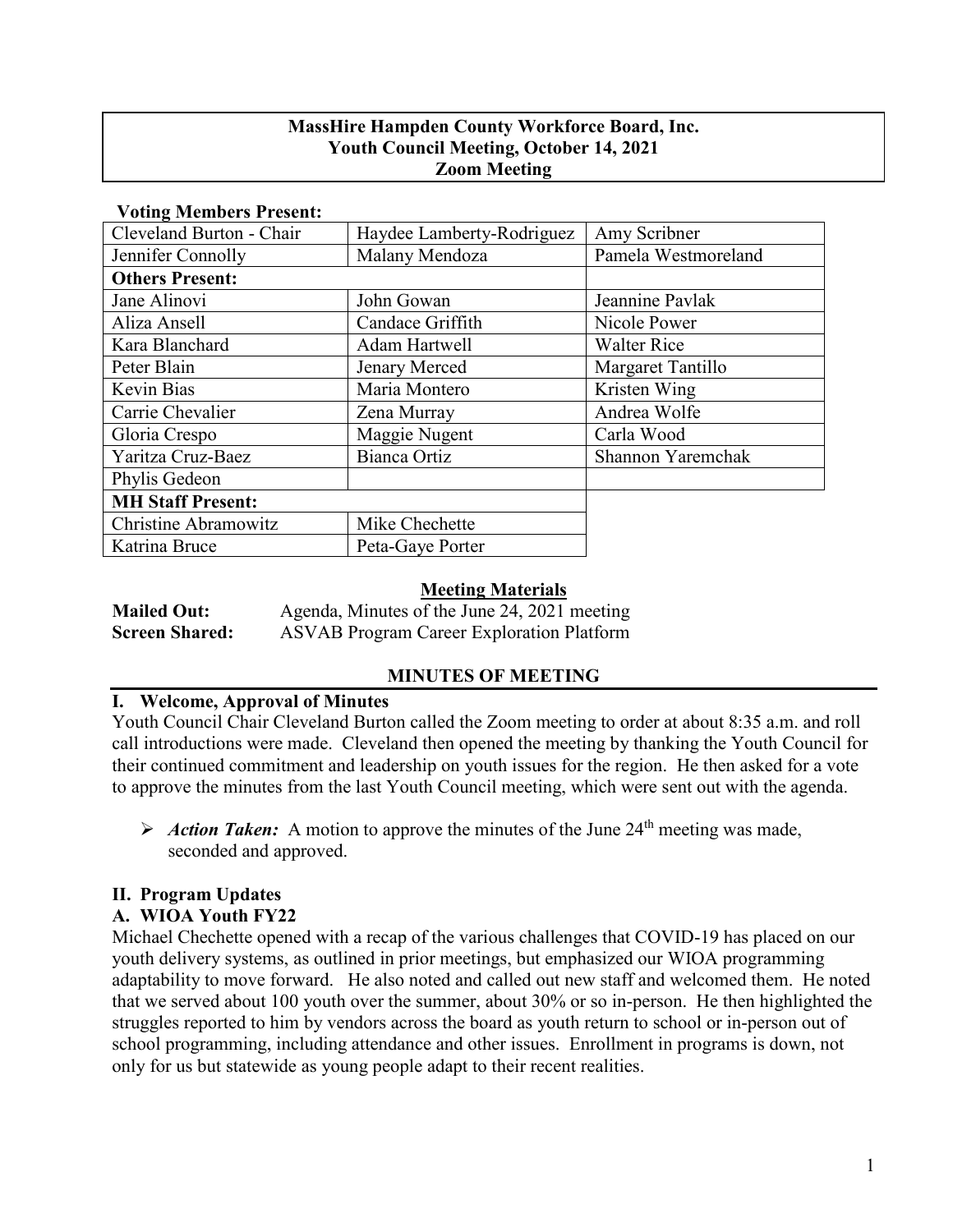# **B. Connecting Activities/School to Career, YouthWorks**

Christine Abramowitz reported out as follows:

- **Connecting Activities/School to Career** is typically slow over the summer so partners are now ramping up to work with their student populations now that school is back in session and is inperson.
- **CommCorp YouthWorks Year-Round and Summer Programs -** Year Round is ramping up with less funding than in the past and Summer closed without meeting the plan to serve over 700 youth, but given the continuing circumstances a great showing of serving more than 500 youth, more than last summer. So we are pleased with our outcomes.

# **III.ASVAB Career Exploration Program**

Dr. Carla Wood, Education Service Specialist, Springfield Military Entrance Processing Station (MEPS) at Westover Joint Air Reserve Base, was introduced by Cleveland as he had met with her about her program and invited her to present at this Youth Council meeting.

She began with a bit on her background which included time spent in higher education where she saw a cognitive dissonance in in-coming students who had unrealistic goals that were a mismatch to their interests and/or abilities so that they often became discouraged with their educational paths and often did not succeed. Thus was the seed to develop a career exploration platform called the Armed Services Vocational Aptitude Battery [\(asvapprogram.com\)](https://www.asvabprogram.com/) that she emphasized is NOT an armed services recruitment tool (although it used for those who are looking to enlist); but a student-friendly assessment tool based on proven research.

She screen shared the platform and many had questions during her presentation. A summary of the discussion points are as follows:

- The platform allows a person to assess their possibilities base on interest codes and strengths that can be viewed in their entirety or as compared to typical gender-specific groupings;
- It includes an academic assessment normed to  $10<sup>th</sup>$  grade equivalency;
- Those results can then feed a step to research career occupations that match interest/strengths based on Occu-Find and O-Net databases) and you can save up to 10 possibilities and then compare detailed information about each, i.e., education requirements, salaries, licensure and certification requirements along with programs available from the USDOL Career One-Stop web site and
- Result in a portfolio that is downloadable with future goals outlined and which can also contain the individual's work experience.

Lastly it is a FREE resource that only requires an account to be set-up to access it. Everyone thanked her for the information and presentation.

# **IV.Dress for Success Western MA**

Christine introduced Margaret Tantillo, Executive Director for [Dress for Success Western MA.](https://westernmass.dressforsuccess.org/) Margaret began summarizing DFSWM's mission as helping women (primarily) to gain economic independence and they see their services as augmenting other programs as an added resource to supplement their own programming.